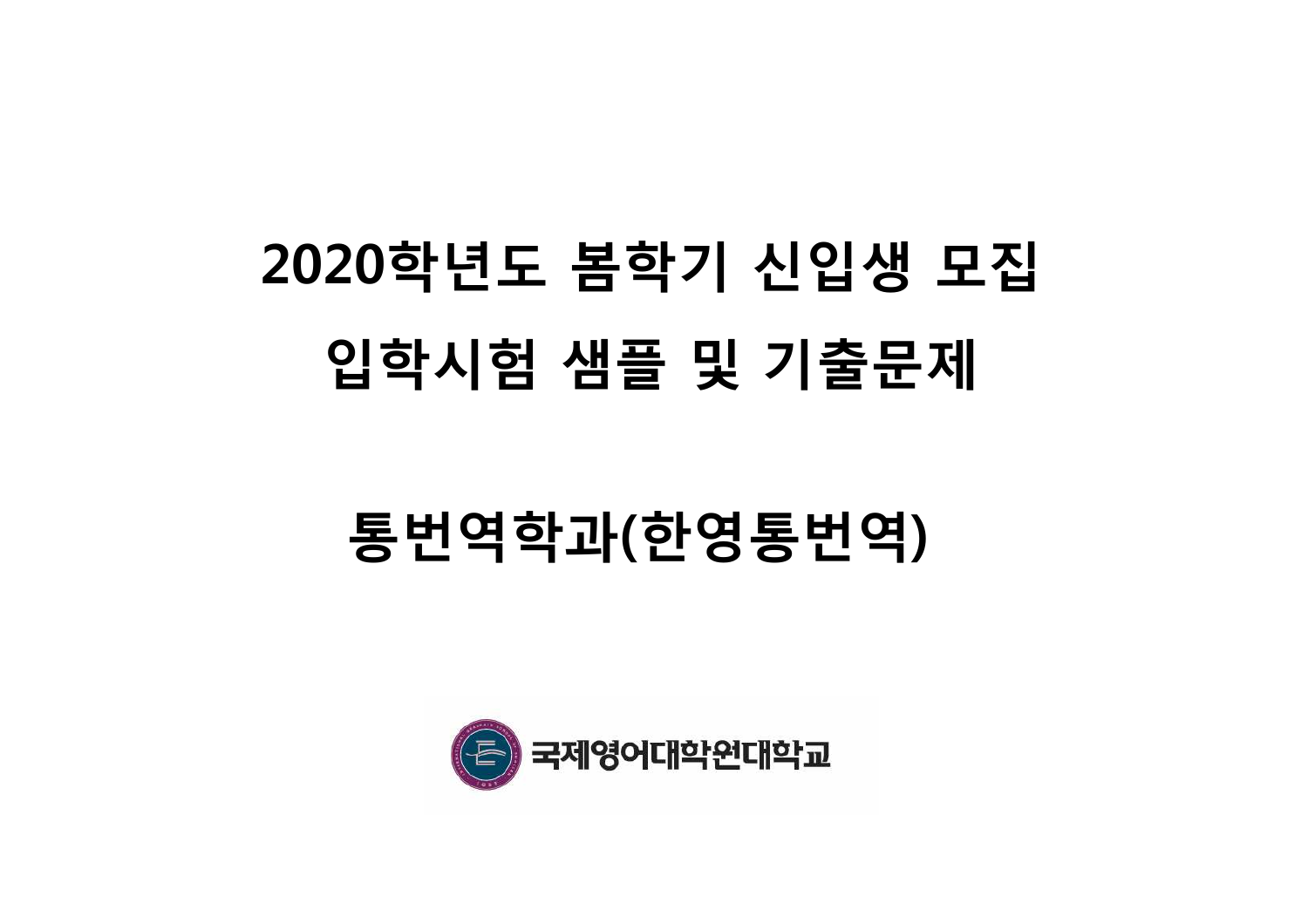

#### 익숙한 주제, 난이도 중중L/C능력 파악, 정보처리능력, 한국어 영어<br>수단도 숙달도

#### L/C & Writing 예시 1 (2-3분)

In 2017, eleven million deaths worldwide were linked to people eating diets high in sugar, salt and processed meat.

Those foods were partly to blame for heart disease, cancer and diabetes, a new study found. The study is called the Global Burden of Disease. It followed eating trends in 195 countries from 1990 to 2017. The findings were reported in<br>the publication The Lancet Besearchers considered 15 dictary elements, such as dicts lew in fruits, vege the publication *The Lancet.* Researchers considered 15 dietary elements, such as diets low in fruits, vegetables, whole grains and milk. They also looked at diets high in red meat, processed meat, sugar-sweetened drinks and sodium. The study found that Uzbekistan had the highest percentage of diet-related deaths. Israel had the lowest proportion of diet-related deaths, while the United States rated 43rd in the study. Consumption of foods such as nuts and seeds, milk and whole grains was on average too low, the researchers found. Chris Murray is director of the Institute for Health Metrics and Evaluation at the University of Washington, which led the work. "Poor diet is responsible for more deaths than any other risk factor in the world," he said.

The study found people ate only 12 percent of the recommended amount of nuts and seeds -- an average intake of 3 grams a day. For good health, experts say, you should eat 21 grams of nuts and seeds every day. The study also found that people drank more than 10 times the recommended amount of sugary drinks. Another study published in January suggested an "ideal diet" for the health of people and the planet would include a doubling of the consumption of nuts, fruits, vegetables and legumes. Such a diet would also include reducing by half the amount of meat and sugar consumed.

1-1. 다음 내용을 듣고 행하여진 연구의 조사 내용, 방법, 결과에 대해 최대<br><sub>자 상세히</sub> 하<del>고</del>어로 요약하시오 <sup>한</sup> 상세히 한국어로 요약하시오.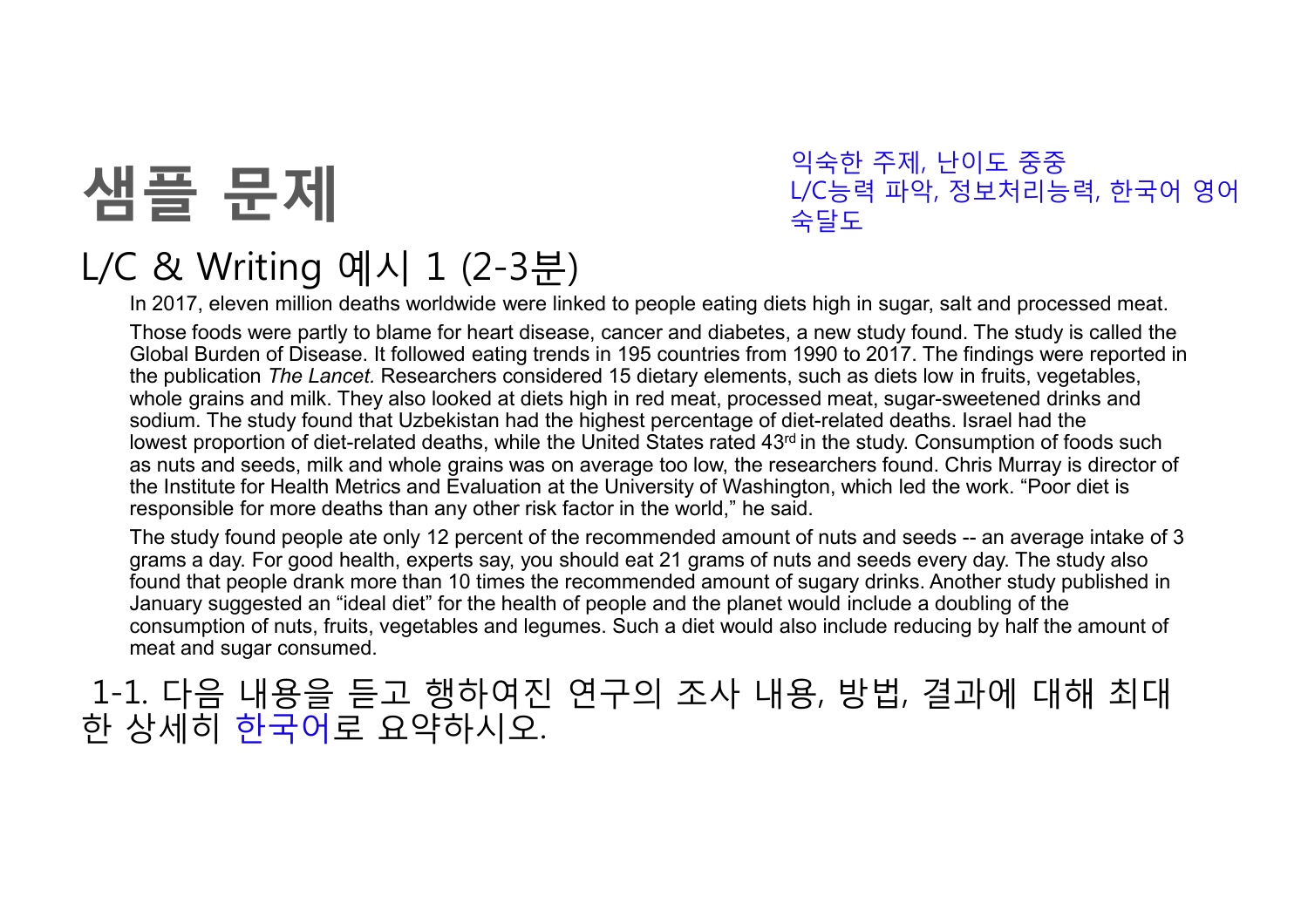#### L/C & Writing 예시 2 (5분)

#### (전문)시사 주제, 난이도 중상-상하L/C능력, 정보분석능력, 전문배경지식, 영작능력 <sup>등</sup>

I plan to talk briefly about how my colleagues and I see the economy evolving and our role in keeping it healthy. Importantly, I want to hear from you. I very much appreciate your views, as business people, of economic conditions where you live and work. And, of course, I will be happy to respond to questions.

Our economy is strong. Growth is running at a healthy clip. Unemployment is low, the number of people working is rising steadily, and wages are up. Inflation is low and stable. All of these developments are very good signs. Of course, that is not to say that everything is perfect. The benefits of this strong economy have not reached all Americans. Many of our country's economic challenges are beyond the scope of the Fed, but we are doing all we can to keep the economy strong and moving forward. That is the best way we can promote an environment in which every American has the opportunity to succeed.

Each time we meet, we face the same question: How can we set monetary policy to best support job growth and low, steady inflation? For many years, this question called for very low interest rates to help an economy that had been damaged by the deep financial crisis that gripped the world 10 years ago. As the economy has steadily gained strength, the Fed has been gradually returning interest rates closer to the levels that are normal in a healthy economy. We took another step on that path yesterday, with a quarter-point increase in short-term interest rates. These rates remain low, and my colleagues and I believe that this gradual return to normal is helping to sustain this strong economy for the longer-run benefit of all Americans.

As I mentioned, 10 years have now passed since the depths of the financial crisis--a painful part of our history that cost many Americans their jobs, their homes, and, for some, their hopes and dreams. In addition to holding interest rates low to support the recovery, we have taken many steps to make the financial system safer. In particular, we are holding the largest banks to much higher standards in the amount of capital and liquidity they hold and in the ways they assess and manage the risks they take. I am confident that the system today is stronger and in a far better position to support the financial needs of householdsand businesses through good times and bad. We continue to work to sustain these fundamental improvements while also ensuring that regulation is both effective and efficient.

Thank you. I am happy to take your questions.

1-1. 현재의 경제상황을 본문에 제시된 근거 데이터와 함께 설명하시오. 현 경제상황으로 인해 연사가 속한 기관에서 취한 조치는 무엇이며 <sup>그</sup> 조치를 통해 달성하고자 하는 목표는 무엇인지 설명하시오. (한국어로 기술)

1-2. 본문에서 제시된 여러 데이터를 활용하여 우리나라의 <sup>현</sup> 경제 상황을 가상하여 기술하고 <sup>현</sup> 상황에 맞는 경제정책을 영어로 제안하시오. (제시된 데이터의 사실성은 채점 대상이 아니나 논리/상식에 부합 여부는 감점 대상)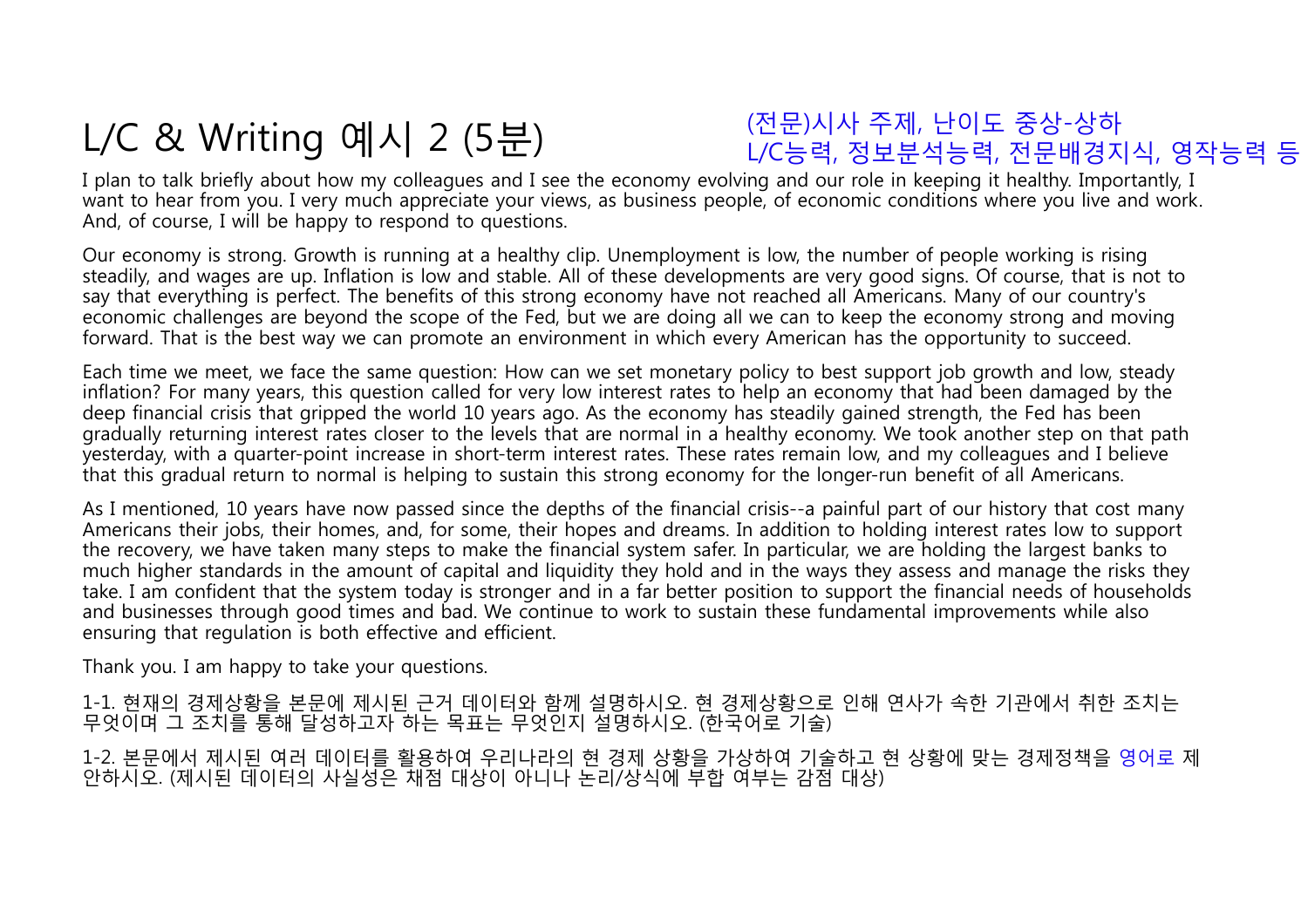## 기출 문제 (2019 봄)

익숙한 주제, 난이도 중하<br>기보 여자 느려 기초시사 기본 영작 능력, 기초시사/전문용어

2. 한영 번역

남북한이 9월 안에 3차 정상회담을 평양에서 열기로 합의했다.

이번 정상회담의 예상 의제 가운데 대내외적으로 가장 주목받고 있는 것은 북한의 비핵화 의지이다. 북한은 지난 4월 판문점 남북 정상회담 이후 비핵화에 대해 조금 <sup>씩</sup> 협조적인 태도를 보여왔다. 하지만 아직까지는 미국에서 지속적으로 요구해 <sup>온</sup> 완전한 비핵화와는 거리가 멀다는 시각이 많다. 북한은 5월24일 핵실험을 하지 <sup>않</sup> 겠다는 뜻으로 풍계리 핵실험장을 폭파했다. 그러나 전문가들은 핵실험장을 폐쇄해 <sup>도</sup> 다시 핵을 개발할 <sup>수</sup> 있다며 핵실험장 폭파가 비핵화를 보장하지는 않는다는 <sup>입</sup> 장이다. 7월29일엔 미군 유해를 본국으로 돌려보냈다. 약 한달 <sup>반</sup> 전에 있었던 북· <sup>미</sup> 정상회담에서 나온 합의사항 <sup>중</sup> 하나였다. 이로 인해 북미 <sup>간</sup> 협상이 진전을 <sup>보</sup> <sup>일</sup> 것이란 관측이 있었으나 미국은 "유해 송환은 선의의 표현이긴 하나 실질적인 비핵화 측면에서는 별다른 진전이 없다"고 말했다.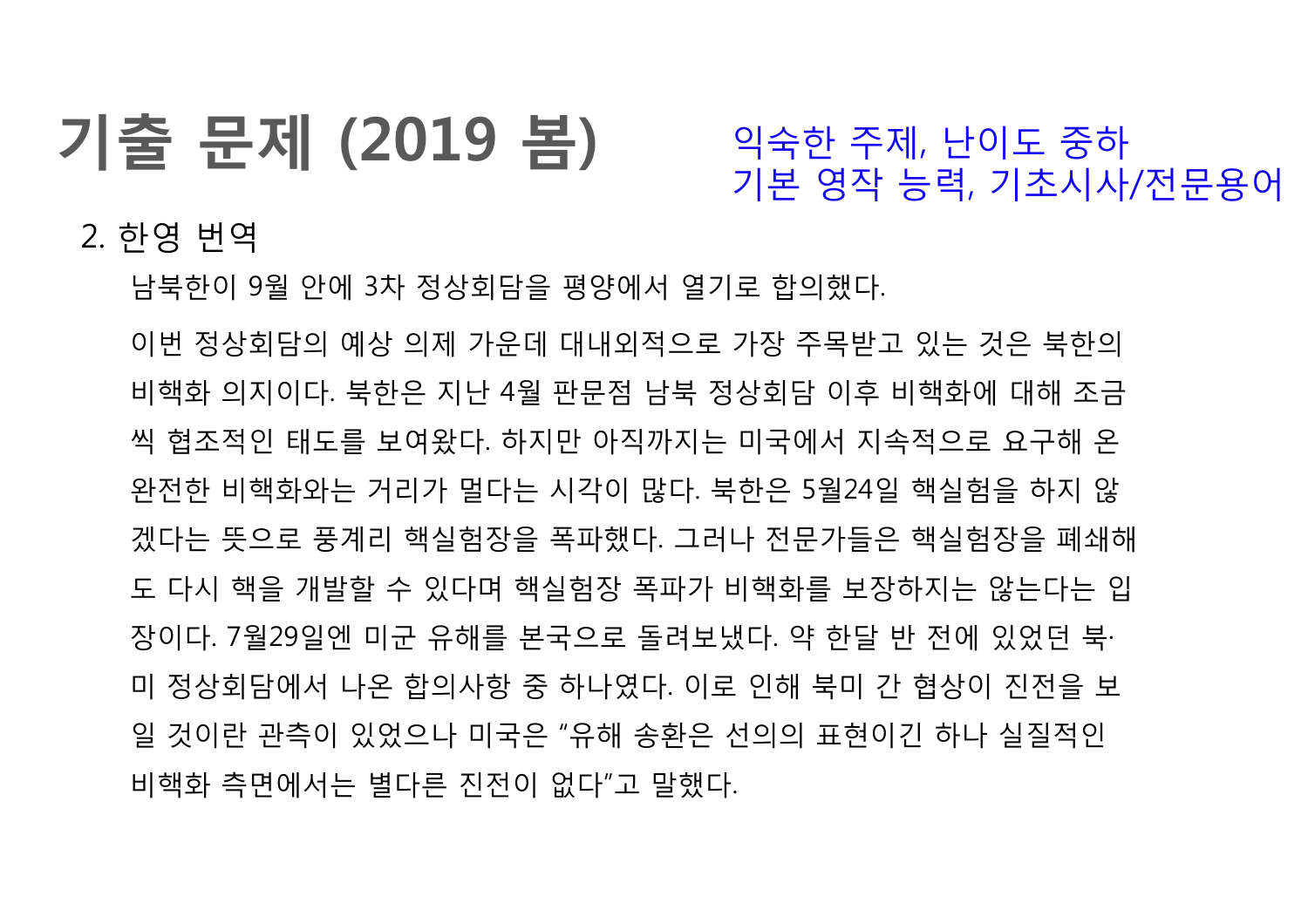# 기출문제 (2019 봄)

### 익숙하지 않은 주제, 난이도 중상

### 3. 영한 번역

It's official: 2018 is toxic.

Well, lexicographically speaking, at least. Oxford Dictionaries has chosen "toxic" as its international word of the year, selecting it from a shortlist that included such politically inflected contenders as "incel" and "techlash."

K, the company's head, said there had been a marked uptick of interest in the word on its website over the past year. But the word was chosen less for statistical reasons than for the sheer variety of contexts in which it has proliferated, from conversations about environmental poisons to laments about today's poisonous political discourse to the #MeToo movement, with its calling out of "toxic masculinity."

Recently, there's been an explosion in the use of the phrase "toxic masculinity." The only grouping that has occurred more frequently over the past year in its sampling of online news sources and blogs has been "toxic chemicals," said K.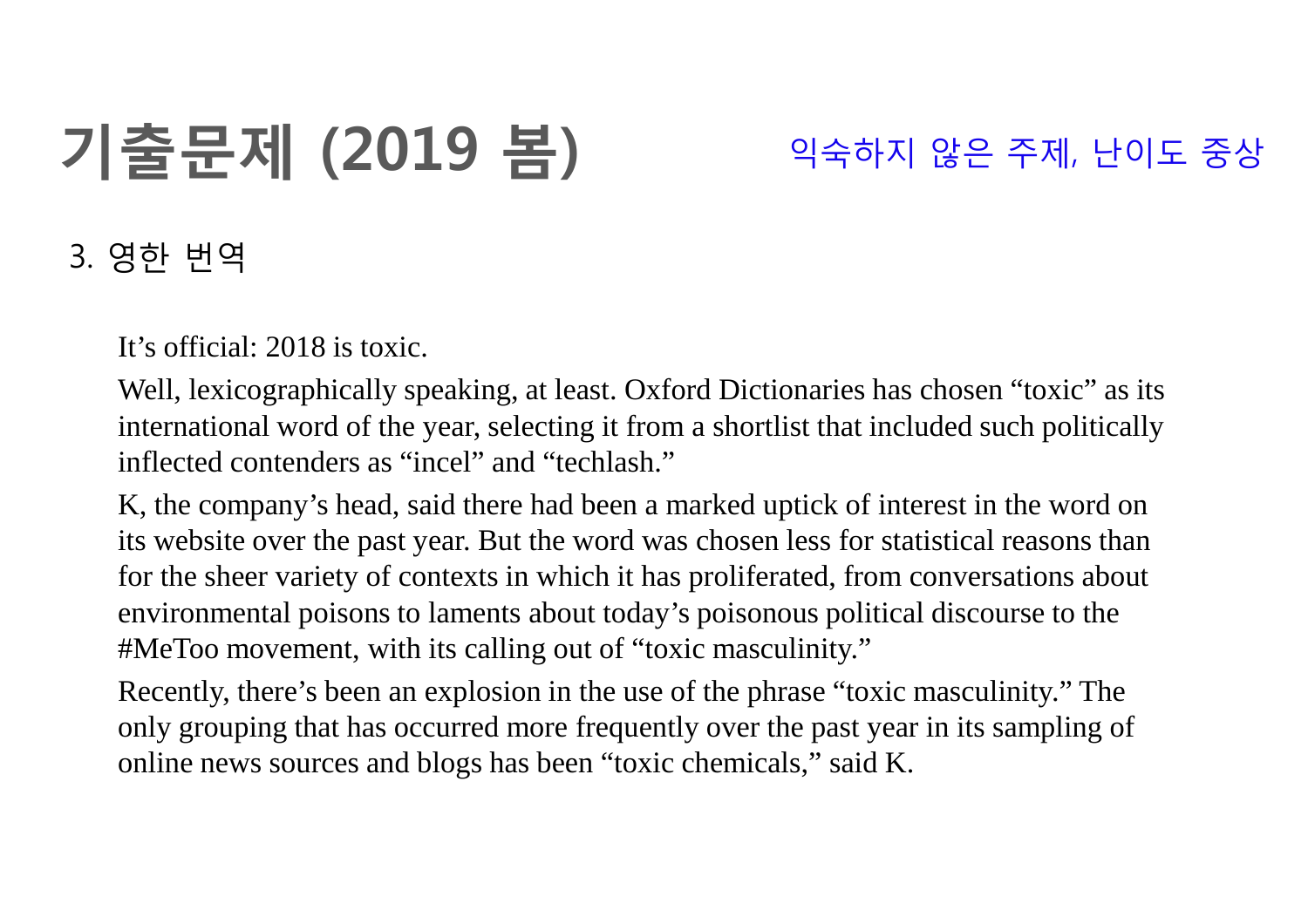## 기출문제 (2018)

생활 회화 + 시사 토론<br>· 쟈여스러우 여어구사 : 자연스러운 영어구사력 생각하며 말하는 능력

#### 4. 영어구술

- What was the most difficult part in preparing for this entrance exam?
- What do you plan to do after you finish this program?
- What do you think are your strengths and weaknesses as an interpreter?
- What do you think about the recent inter-Korean relations and what will be interthe inter-Korean relations be like in five years?
- What do you think is the major cause of the US-China trade dispute?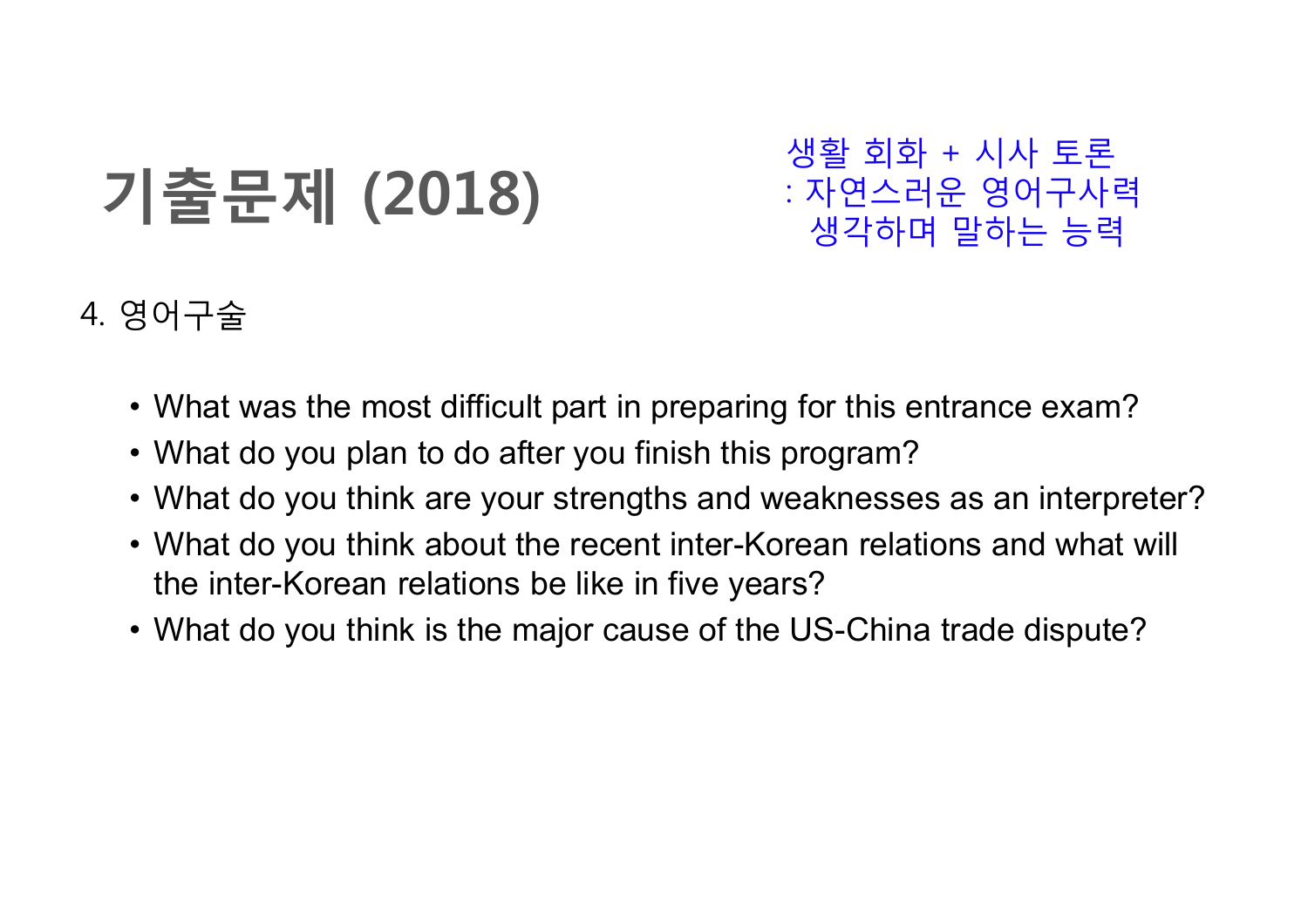## 기출문제 (2019 봄)

일상적 주제, 난이도 중하<br>· 기보기 자여스러우 여어 : 기본기, 자연스러운 영어구사력

### 5. 한영 통역

요즘 우리 주변에는 치매 환자가 많습니다. 국내 노인 <sup>10</sup><sup>명</sup> <sup>중</sup> <sup>1</sup>명은 치매 환자입니다. 치매는 삶의 질을 떨어뜨리는 매우 심각한 질환입니다. 저는 오늘 치매를 일으키는 3가지 주요 요인과 치매를 예방할 <sup>수</sup> 있는 방법 <sup>3</sup>가지에 대해 말씀드리겠습니다. 치매 위험을 높이는 <sup>3</sup>가지 요인은 음주, 흡연과 우울증입니다. 우울증을 예방하는 것은 간단하지 않지만, 음주와 흡연은 그냥 안하면 되는 것입니다. 평소 술을 즐겨 마시거나 담배를 피우신다면 오늘부터 당장 금연, 금주 하시기를 강력히 권고합니다. 금연과 금주 이외에 치매를 방지할 <sup>수</sup> 있는 방법은 <sup>또</sup> 무엇이 있을까요? 바로 적절한 운동과, 식사 그리고 독서입니다. 일주일에 <sup>3</sup><sup>일</sup> 이상 걷고 생선과 채소를 자주 챙겨먹고, 정기적으로 신문이나 책을 읽는 것이 치매를 예방한다고 하니 <sup>꼭</sup> 실천하시기 바라겠습니다.